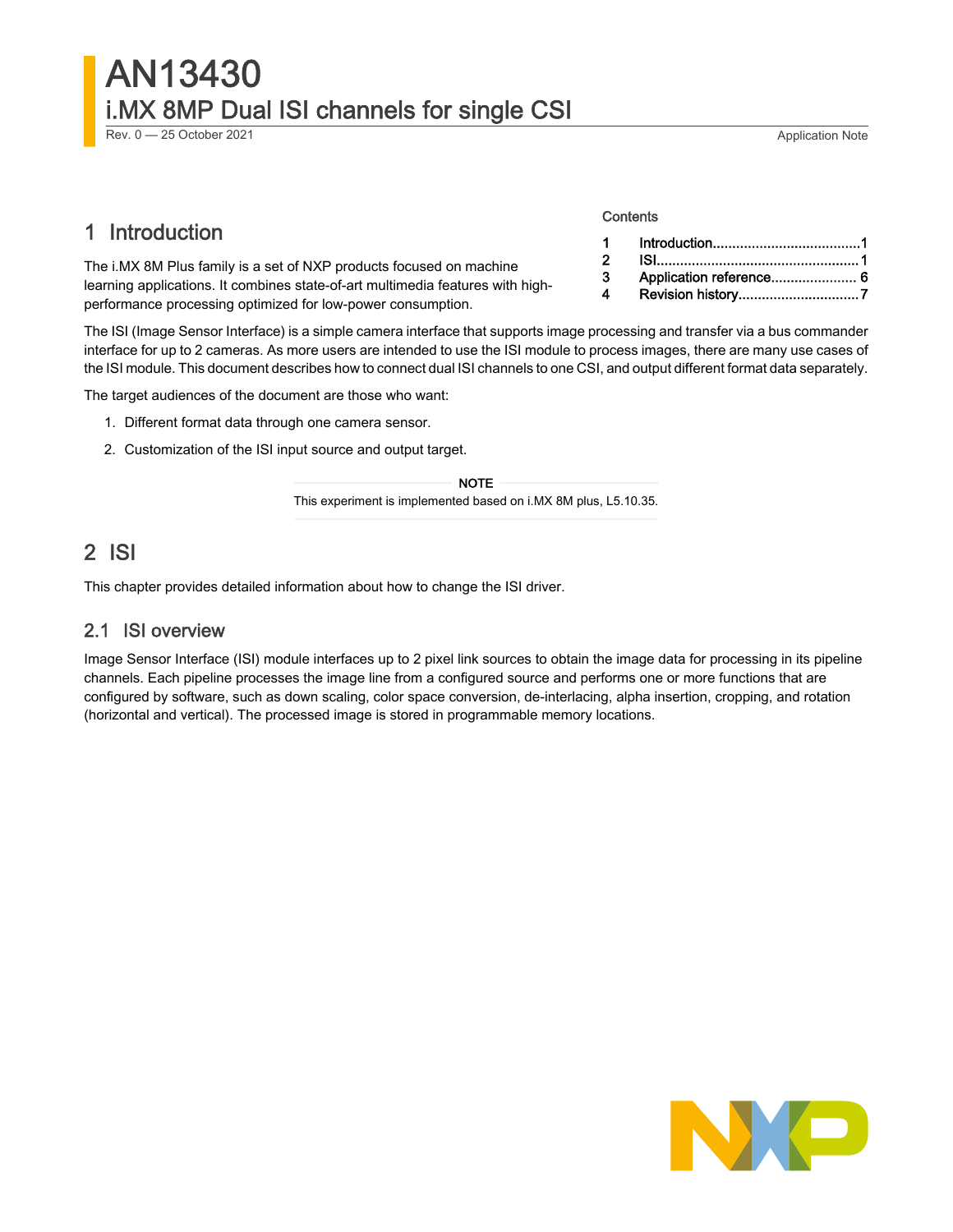

### 2.2 Dual ISI channels solution

There is one ISI instance with 2 channels in i.MX 8M plus. They include the following features:

- Each processing pipeline or channel can be assigned to the same or different pixel input source.
- Several supported Pixel Formats when storing image into memory:
	- RAW8, RAW10, RAW12, RAW16
	- RGB888, BGR888, RGB565, RGB 10-bit, BGR 10-bit
	- YUV444, YUV422, YUV420 (8-bit, 10-bit, 12-bit) in planar or semi-planar formats
	- More formats are listed in the description of the FORMAT field in the  $I$ MG CTRL register of the channel.
- Downscaling of the input image via Decimation and Bilinear filtering
- Decimation by 2, 4, or 8
- Further downscaling of the bilinear filter by 1.0 to 2.0 (fractional downscaling)
- Color Space Conversion (CSC)
- RGB, YUV, YCbCr
- User-defined color space matrix-based conversion

In this case, isi\_0 means ISI channel 0 and isi\_1 means ISI channel 1. Isi\_0 and isi\_1 are both connected to  $csi0$ . The application receives different data from isi\_0 and isi\_1 separately:

#### Table 1. Data received from **isi\_0** and **isi\_1**

|       | size      | format      |
|-------|-----------|-------------|
| isi_0 | 1920*1080 | <b>NV12</b> |
| isi_  | 640*480   | <b>RGB</b>  |

ISI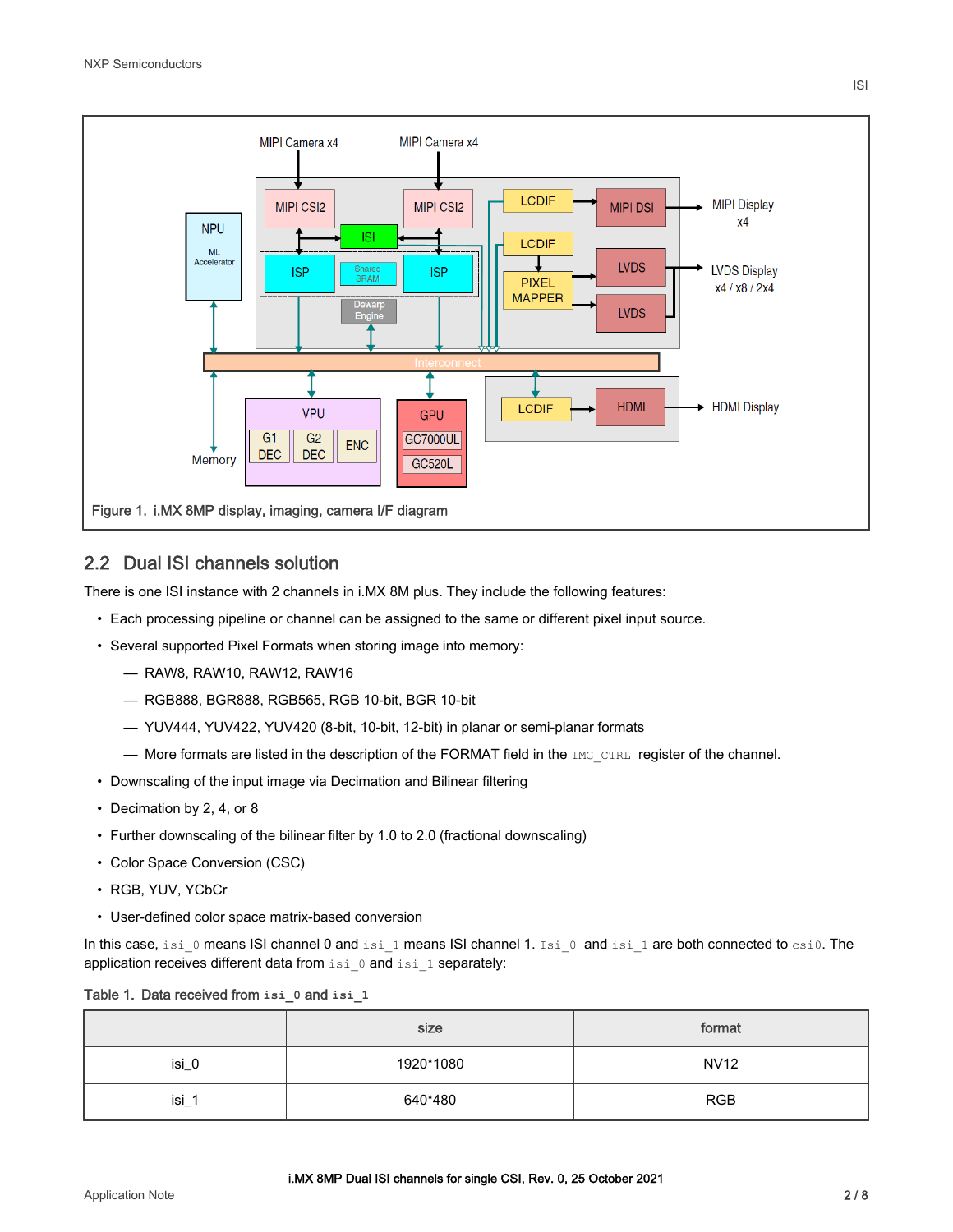The following diagram illustrates the process:



The application does not need to care about the place of connection of ISI. It only must control two device nodes separately, and receive the image from the nodes separately.



The steps of implementing this solution are given in the following chapter.

## 2.3 ISI input source

First, the isi  $0$  and isi  $1$  input source should be changed to  $csi0$ . The ISI interface = <Input VCx Output> node defined in the device tree shows the mapping configurations, the meaning of each value is as follows:

|            | υ               |                 | 2                | 3                | 4           | 5   |
|------------|-----------------|-----------------|------------------|------------------|-------------|-----|
| Input      | DC <sub>0</sub> | DC <sub>1</sub> | CSI <sub>0</sub> | CS <sub>I1</sub> | <b>HDMI</b> | MEM |
| <b>VCx</b> | VC <sub>0</sub> | VC <sub>1</sub> | VC <sub>2</sub>  | VC <sub>3</sub>  |             |     |
| Output     | DC <sub>0</sub> | DC <sub>1</sub> | <b>MEM</b>       |                  |             |     |

Table 2. Meanings of the input, VCx, and output values

According to the table above, change the node to interface = <2 0 2> in the label isi 0 and isi 1 in  $imx8mp$ .dtsi. Open isi 1 as it is default disabled in imx8mp-evk.dts.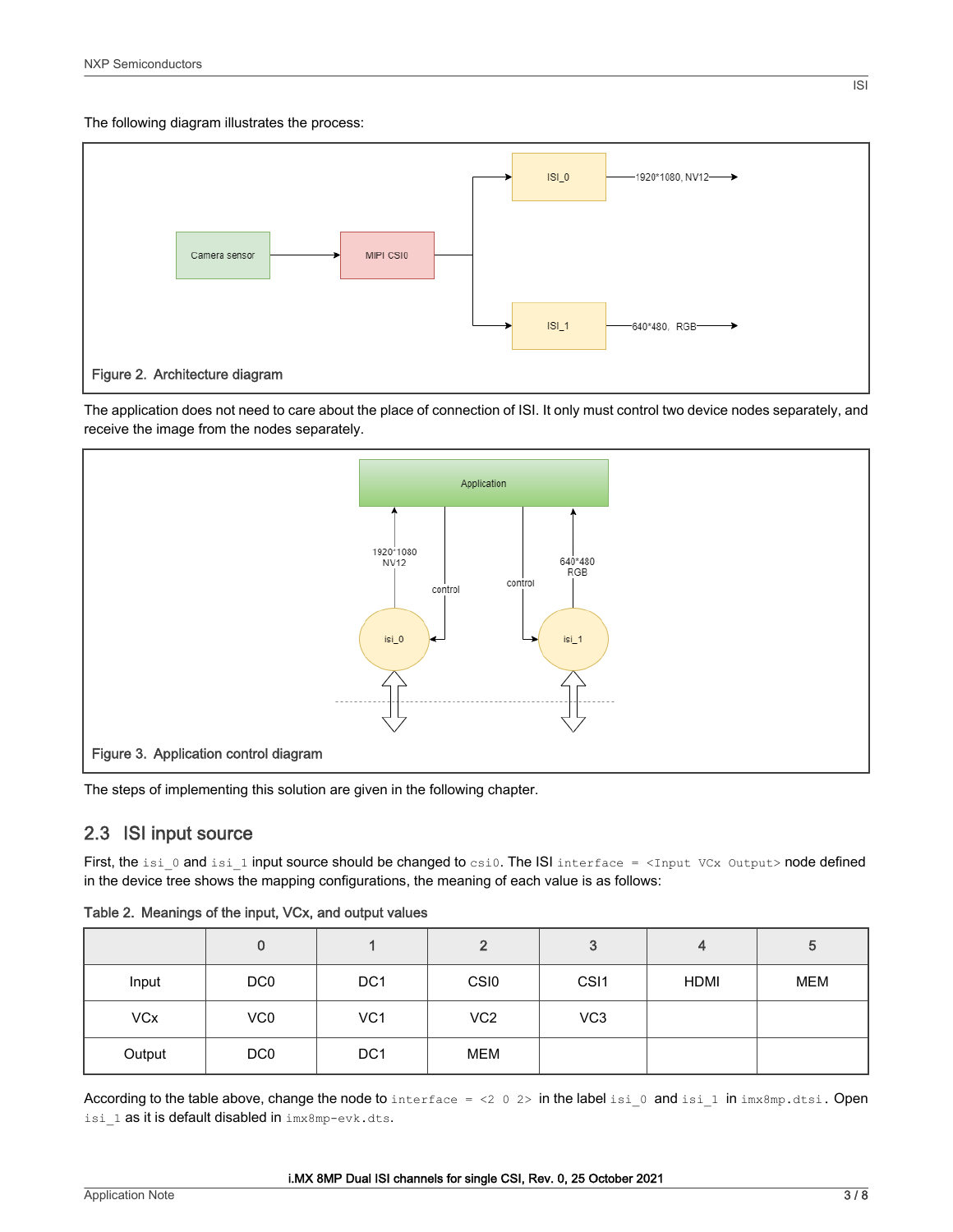After those changes in  $dts$ , there are two more device nodes in  $dev$ :

- /dev/video3: isi\_0 video device node.
- /dev/video4: isi 1 video device node.

As a regular V4L2 device, it supports the V4L2 command.

```
root@imx8mpevk: # v4l2-ctl -d /dev/video3 -D
Driver Info:
    Driver name : mxc-isi-cap
     Card type : mxc-isi-cap
     Bus info : platform: 32e00000.isi:cap_devic
     Driver version : 5.10.35
```
#### 2.4 Camera sensor control

Processed images are output from the pipeline and stored into the memory location specified by the software. There is source input format and destination output format in ISI. According to the two formats, ISI decides how to process the image (down scaling, color space conversion, and so on).



The destination format can be set by the application through the  $i$  octl command of VIDIOC\_S\_FMT. The format, which has been passed down by the application, can be printed in the function  ${}_{\text{mxc}\_\text{is}}=cap_s\_\text{fmt\_mplane}$  of the ISI driver. The format mainly contains image width/height and pixel format.

The source format comes from VIDIOC\_G\_FMT that is specified by the camera sensor. The code section is in the function mxc\_isi\_source\_fmt\_init of the ISI driver:

```
memset(&src_fmt, 0, sizeof(src_fmt));
src fmt.pad = source pad->index;
src_fmt.which = V4L2_SUBDEV_FORMAT_ACTIVE;
 ret = v4l2_subdev_call(src_sd, pad, get_fmt, NULL, &src_fmt);
 if (ret < 0 && ret != -ENOIOCTLCMD) {
       v412 err(&isi cap->sd, "get remote fmt fail!\n");
        return ret;
 }
```
In the common use case, isi  $0$  and isi  $1$  are connected to different CSI and request different data size, which can be output by a different camera sensor.



But in this case, dual ISI channels are connected to one camera sensor and output different data size. Color Space Conversion in isi 0 changes the data format to output, isi 1 needs one more step to do the image scale.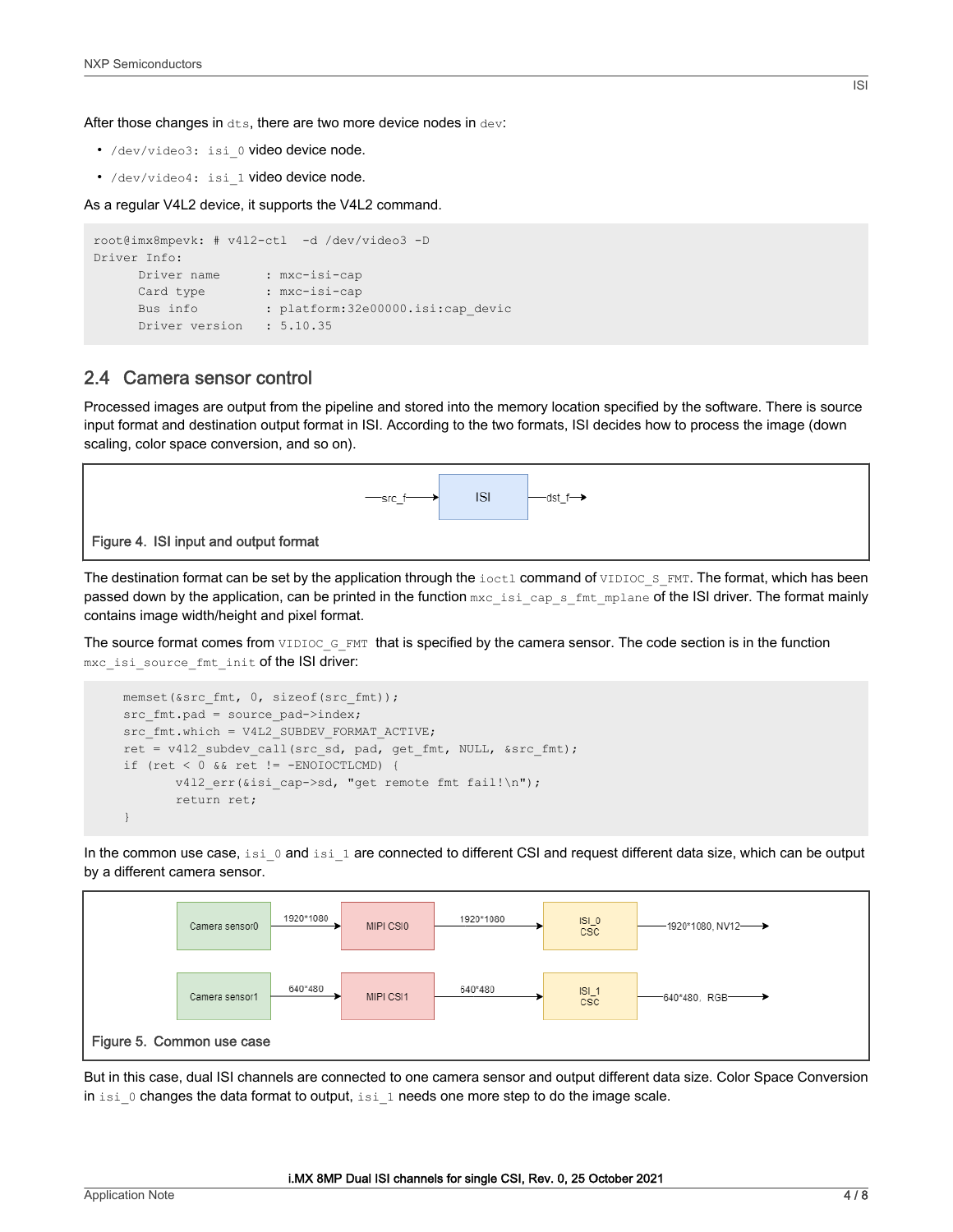

The camera sensor output is 1920\*1080, do the following steps to implement it:

- 1. The application opens the device node  $/$ dev $/$ video3 and streams on at the resolution of 1920\*1080, the input and output resolution is the same (1920\*1080). Record this resolution in the camera sensor driver.
- 2. The application opens the second device node /dev/video4 and wants to stream on at the resolution of 640\*480 (VIDIOC S\_FMT). isi\_1 gets the src\_fmt through the V4L2 command of VIDIOC\_G\_FMT in the function mxc\_isi\_source\_fmt\_init. This command passes to the camera sensor driver, and src\_fmt is set in the camera sensor driver. If you leave it unchanged, the source resolution is the same as the destination resolution (640\*480). When the ioctl command for VIDIOC\_G\_FMT is received, the camera sensor returns the previous resolution of 1920\*1080 as the camera sensor is already streaming on at 1920\*1080. The source resolution is 1920\*1080, and the destination resolution is 640\*480. ISI downscales the input image according to the destination resolution. Select the scale configurastions in the function mxc\_isi\_channel\_set\_scaling.

The static variables pre\_width and pre\_height in the camera sensor driver are used to record the previous resolution. They are initialized when the camera sensor is opened for the first time.

```
@@ -2282,17 +2286,32 @@ static int ov5640_get_fmt(struct v4l2_subdev *sd,
      if (format->which == V4L2_SUBDEV_FORMAT_TRY)
           fmt = v412 subdev get try format(&sensor->sd, cfg,
                                     format->pad);
    else
+ {
          fmt = \&sensor->fmt;+ if(pre width == 0)
+ pre width = fmt->width;
          else
                 fmt->width = pre width;
          if(pre height == 0)pre height = fmt->height;e se
+ fmt->height = pre height;
+ }
```
### 2.5 Stream control

If you want to control isi  $0$  and isi  $1$  separately, but they are both connected to one camera and one CSI, make the following changes:

ISI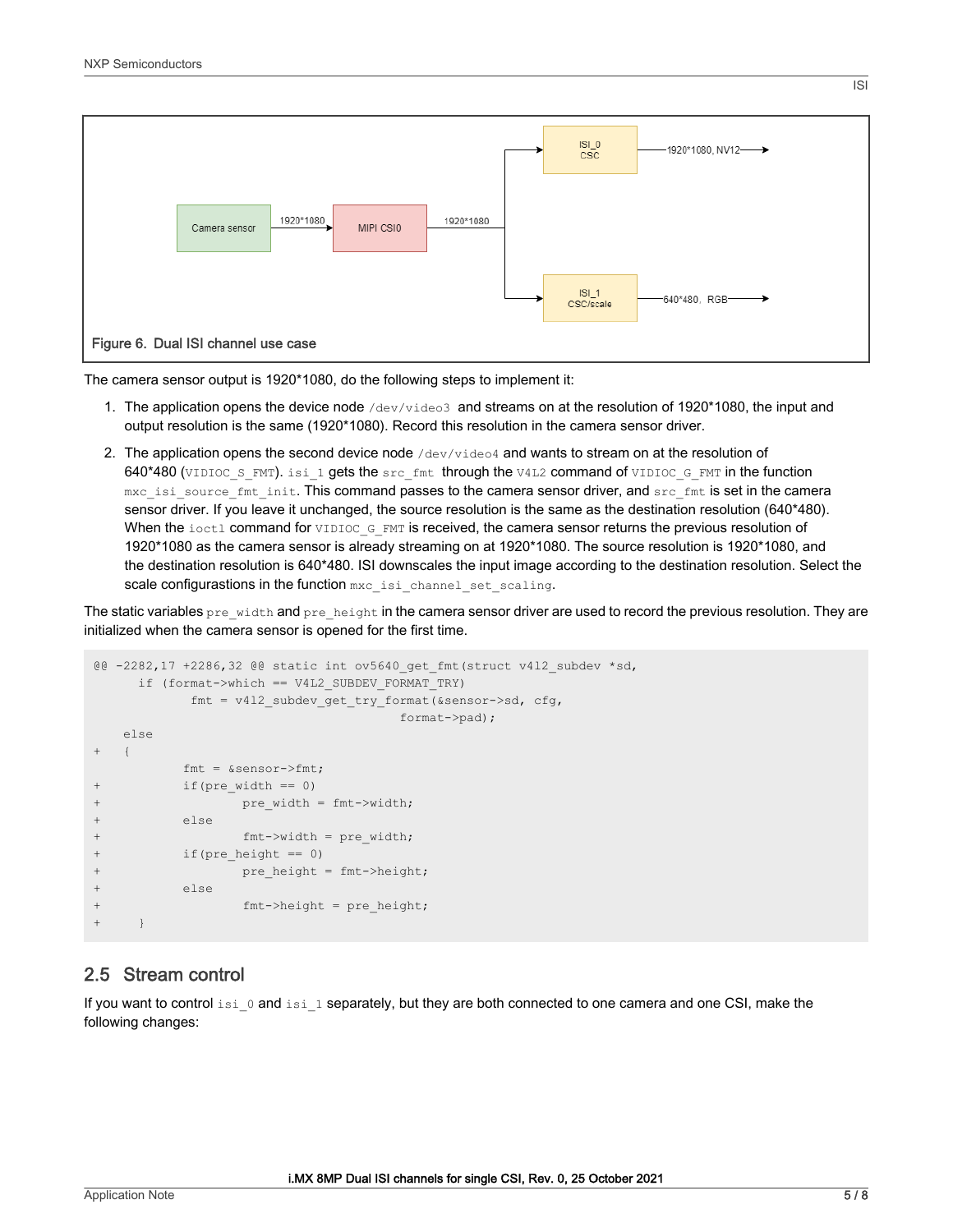<span id="page-5-0"></span>1. When the isi\_0 stream is already enabled, the stream on isi\_1 fails. The camera sensor driver prevents set\_fmt when it detects this sensor is already enabled. Opening one camera sensor twice is not under the considered scope, unlock this limitation.

```
 @@ -2367,12 +2367,13 @@ static int ov5640_set_fmt(struct v4l2_subdev *sd,
               return -EINVAL; 
       mutex lock(&sensor->lock);
+ /* 
        if (sensor->streaming) { 
              ret = -EBUSY;
               goto out;
       } 
      ^{\star} /
```
2. When you close one /dev/videox, the other also stops, because the camera sensor and CSI stopped working. To avoid this situation, add the close counter mechanism, stop camera sensor, and then close CSI.

To prevent the camera sensor from early stop, add the code section to the camera sensor driver:

```
 @@ -3028,7 +3030,16 @@ static int ov5640_s_stream(struct v4l2_subdev *sd, int enable)
      int ret = 0;
       mutex lock(&sensor->lock);
+ if (!enable)
+ {
+ open_cnt--;
+ if(open_cnt > 0)
+ goto out;
       \uparrow if (sensor->streaming == !enable) {
@@ -3062,6 +3073,12 @@ static int ov5640_s_stream(struct v4l2_subdev *sd, int enable)
            if (!ret)
                  sensor->streaming = enable;
 }
+ if (enable)
           open cnt++;
```
If any ISI is opened, CSI must not stop. To prevent early stop, add the similar code section to mipi\_csis\_s\_stream of the CSI driver in imx8-mipi-csi2-sam.c .

## 3 Application reference

This chapter gives information about application settings and buffers alignment.

#### 3.1 Application setting

There are two video device nodes in  $\text{dev}$ . The application should control those nodes respectively.

The destination format is set by the application through VIDIOC\_S\_FMT:

1920\*1080 @ NV12

```
format.type = V4L2_BUF_TYPE_VIDEO_CAPTURE_MPLANE;
 format.fmt.pix_mp.width = 1920;
 format.fmt.pix_mp.height = 1080;
 format.fmt.pix_mp.pixelformat = V4L2_PIX_FMT_NV12; //2 planes
 format.fmt.pix_mp.field = V4L2_FIELD_NONE;
```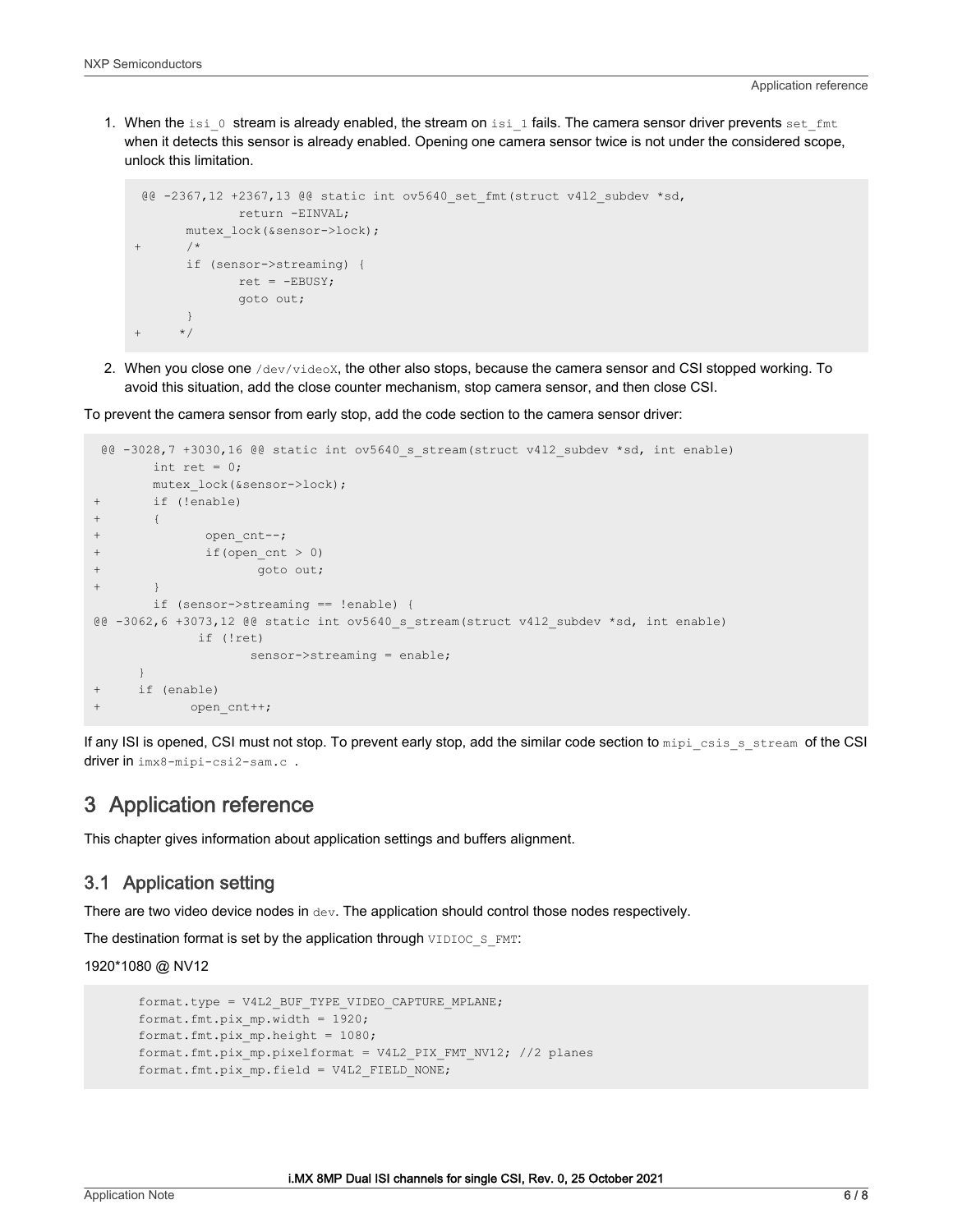#### <span id="page-6-0"></span>640\*480 @ RGB24

```
 format.type = V4L2_BUF_TYPE_VIDEO_CAPTURE_MPLANE;
 format.fmt.pix_mp.width = 640;
 format.fmt.pix_mp.height = 480;
 format.fmt.pix_mp.pixelformat = V4L2_PIX_FMT_RGB24;
 format.fmt.pix_mp.field = V4L2_FIELD_NONE;
```
### 3.2 Two ISI buffers synchronization

As the application controls ISI respectively, it makes the application receive buffer unsynced. There are two flags to help align buffers:

- 1. Use buffer.index from v412 buffer to align buffers.
- 2. Use buffer.timestamp from v412 buffer to align buffers.



The application can dump output to check whether the changes work.

After the application received buffer sequence:

- 1. Image in the nv12 format, which has two planes, can be saved in the YUV format.
- 2. Image in the RGB format can be saved to the BMP format after adding the BMP format header.

# 4 Revision history

#### Table 3. Revision history

| <b>Revision number</b> | <b>Date</b>     | <b>Substantive changes</b> |
|------------------------|-----------------|----------------------------|
|                        | 25 October 2021 | Initial release            |